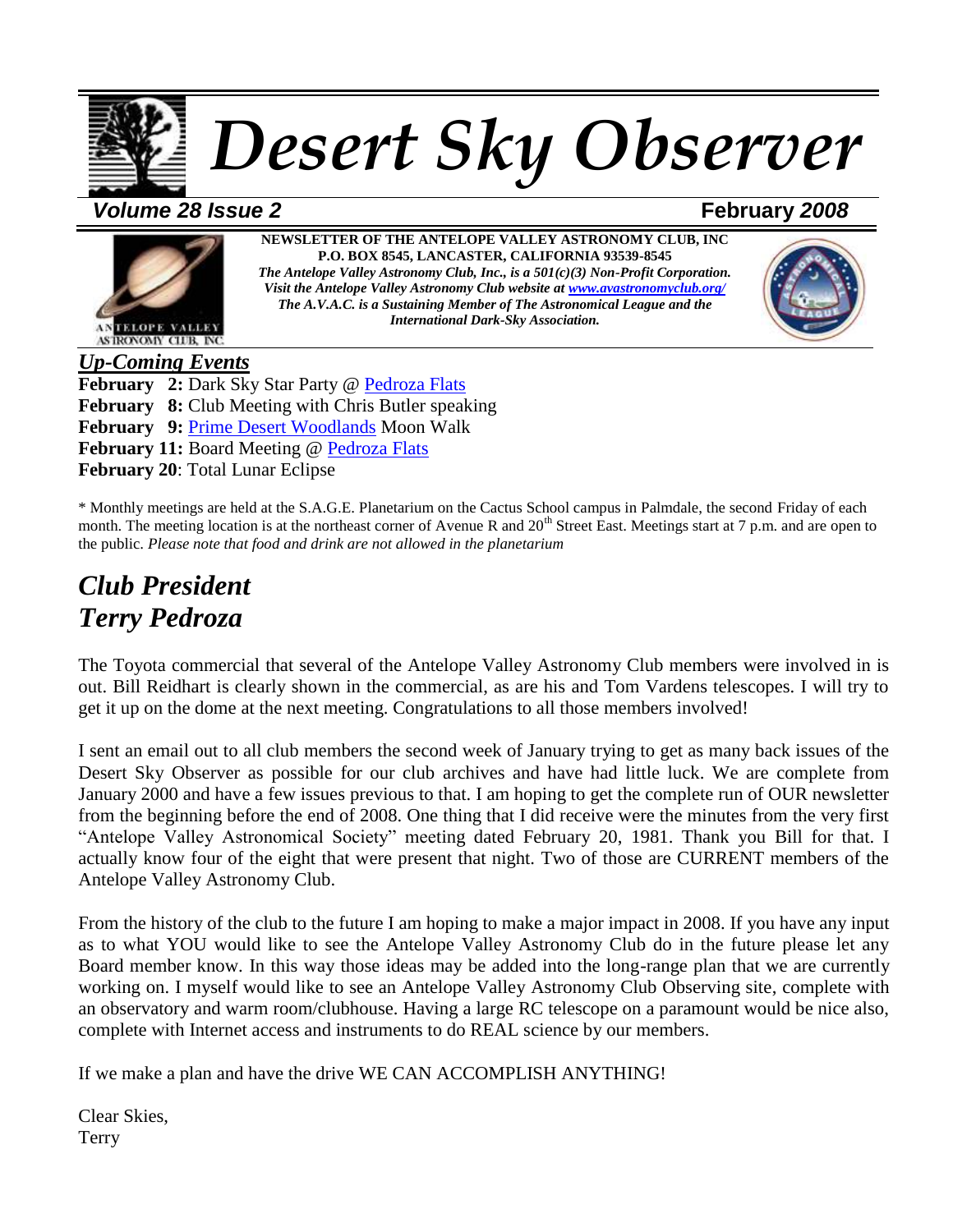# *Vice President Debora Pedroza*

Our club is proud to announce the return of one of our members' most popular speakers for the club meeting on Friday, February 8th.

Chris Butler is an internationally renowned artist and public speaker whose work focuses on science, astronomy, nature and maritime subjects. His illustrations have appeared in thousands of publications worldwide, from The Times of London to Scientific American. Chris's unique art and presentation style reflects his diverse experience; he has been the director of a children's science museum, a tour guide on the original Queen Mary, a technical illustrator, a representative for a telescope manufacturer, an amateur astronomer, and a financial analyst on the space shuttle program for Rockwell International.

Chris will be presenting "Our Little Corner of the Galaxy: Cycles of Fire". This is his first fully animated presentation, which takes his science art into motion. The effect is such that the viewer will get a much richer impression of what it might be like to visit alien star systems. All the stars we'll be visiting are visible in the winter sky, so we amateur astronomers can rush out to get our own impressions. Our club members have enjoyed Chris Butler's visits immensely so as the new V.P. this year- I just want to tell the new members- you don't want to miss this one!

I am ending my article this month with a request for help. The Youth Exploring Astronomy Essay Contest needs individuals who can help get essay fliers out to the schools in all areas (Palmdale, Elizabeth Lake, Acton, Keppell, and Wilsona). If you can possibly do this, please call me at (661) 728-0130.

Thanks so much and take good care.

# *Director of Community Development Karole Barker*

Saturday February 9th is a New Moon Walk with Jeremy at Prime Desert Woodlands, at 6:00pm. We will need volunteers with telescopes for this event! Please contact Jeremy, e-mail me or give me a call if you can make it out that night.

Here are some events in the coming months:

April 19th & 20th is the Poppy Festival here in Lancaster. We will need volunteers for each day at the festival.

One of the big events for our club is Mt. Wilson, which is on Saturday June 28th. You definitely, don't want to miss this event. Sign up now, so you don't miss out! Don't forget to mark your calendar! Next meeting will go over more details regarding this event.

Clear skies, Karole Barker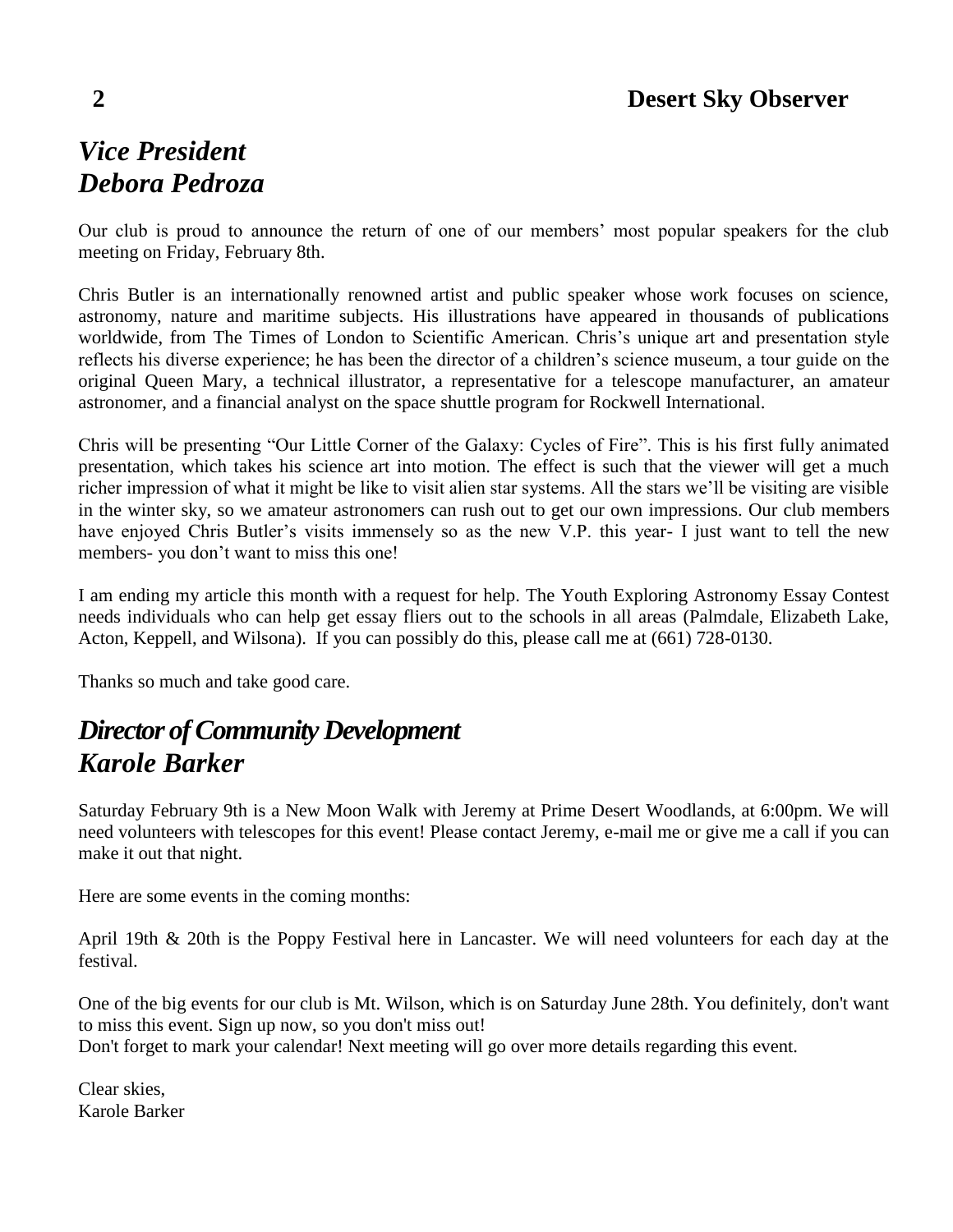

# **No Mars Rock Unturned**

by Patrick L. Barry

Imagine someday taking a driving tour of the surface of Mars. You trail-blaze across a dusty valley floor, looking in amazement at the rocky, orange-brown hillsides and mountains all around. With each passing meter, you spy bizarre-looking rocks that no human has ever seen, and may never see again. Are they meteorites or bits of Martian crust? They beg to be photographed.

But on this tour, you can't whip out your camera and take on-the-spot close-ups of an especially interestinglooking rock. You have to wait for orders from headquarters back on Earth, and those orders won't arrive until tomorrow. By then, you probably will have passed the rock by. How frustrating!

That's essentially the predicament of the Spirit and Opportunity rovers, which are currently in their fourth year of exploring Mars. Mission scientists must wait overnight for the day's data to download from the rovers, and the rovers can't take high-res pictures of interesting rocks without explicit instructions to do so.

However, artificial intelligence software developed at JPL could soon turn the rovers into more-autonomous shutterbugs.

This software, called Autonomous Exploration for Gathering Increased Science (AEGIS), would search for interesting or unusual rocks using the rovers' low-resolution, black-and-white navigational cameras. Then, without waiting for instructions from Earth, AEGIS could direct the rovers' high-resolution cameras, spectrometers, and thermal imagers to gather data about the rocks of interest.

"Using AEGIS, the rovers could get science data that they would otherwise miss," says Rebecca Castaño, leader of the AEGIS project at JPL. The software builds on artificial intelligence technologies pioneered by NASA's Earth Observing-1 satellite (EO-1), one of a series of technology-testbed satellites developed by NASA's New Millennium Program.

AEGIS identifies a rock as being interesting in one of two ways. Mission scientists can program AEGIS to look for rocks with certain traits, such as smoothness or roughness, bright or dark surfaces, or shapes that are rounded or flat.

In addition, AEGIS can single out rocks simply because they look unusual, which often means the rocks could tell scientists something new about Mars's present and past.

The software has been thoroughly tested, Castaño says, and now it must be integrated and tested with other flight software, then uploaded to the rovers on Mars. Once installed, she hopes, Spirit and Opportunity will leave no good Mars rock unturned.

Check out other ways that the Mars Rovers have been upgraded with artificial intelligence software at [http://nmp.nasa.gov/TECHNOLOGY/infusion.html#sciencecraft.](http://nmp.nasa.gov/TECHNOLOGY/infusion.html%23sciencecraft)

*This article was provided by the Jet Propulsion Laboratory, California Institute of Technology, under a contract with the National Aeronautics and Space Administration.*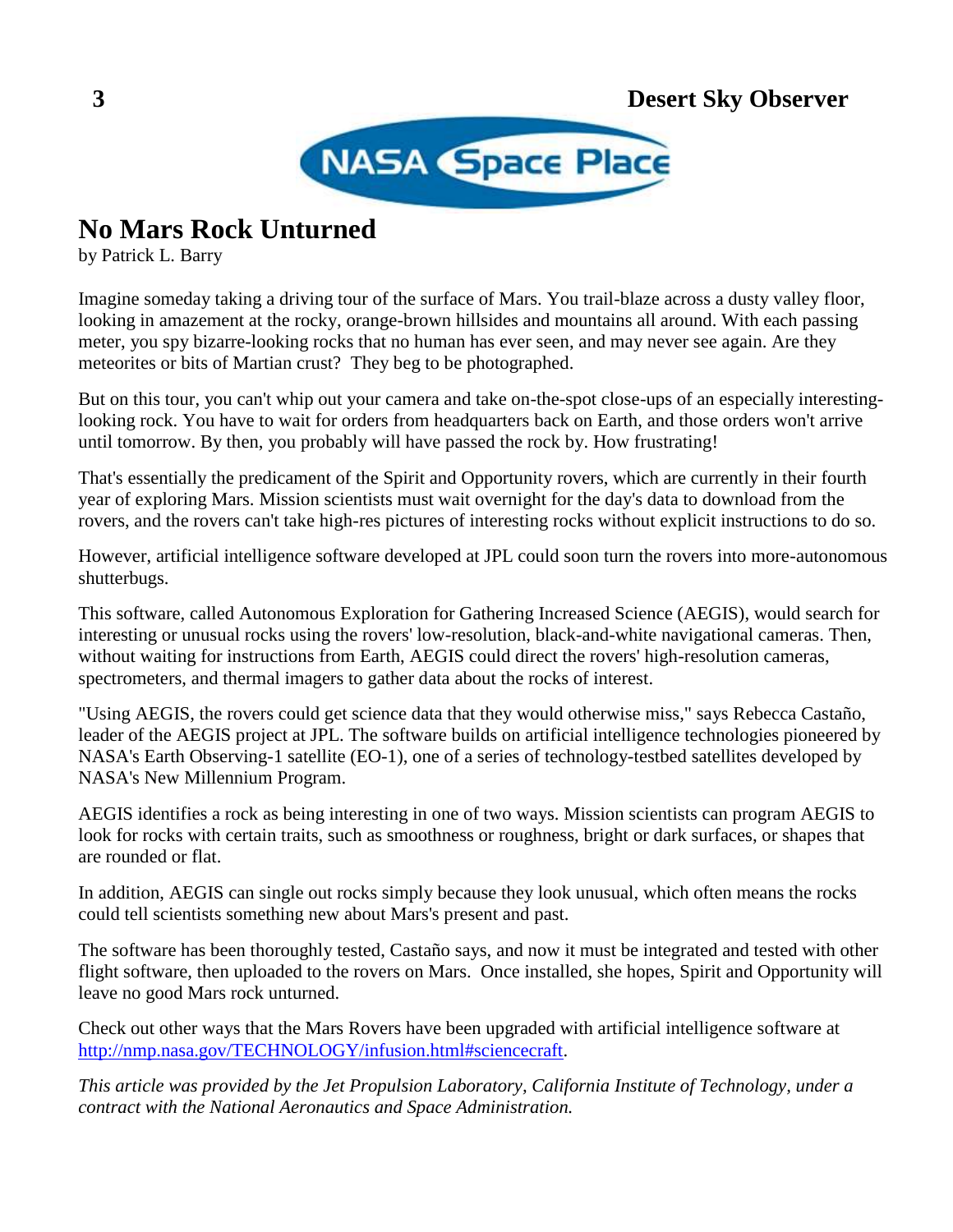# **AVAC Observing Challenge**

By Tom Koonce and Tony Cecce

(Countdown: 1 month to go until the March 8 Messier Marathon!!)

Next month is an amateur astronomy event on March 8 called a "Messier Marathon" that you should mark right now on your calendar. Our Club hosts this event each year around the middle of March. It's not a public star party, it's a time for us to get together and hone our observing skills trying to see how many of the 110 Messier Objects you can see in one night. There will be a barbecue, plenty of other amateurs with their telescopes and binoculars, our traditional Midnight Snack, and more moving from one scope to the next to verify an object's location or shape. Sounds great doesn't it?! It's not a contest with anyone else but yourself and your own skills as an observer. You do not have to have someone else sign off your finds like you do when working on your Messier Observer's Pin. In fact, I encourage you not to work on your observer's pin during the Marathon. Just take the marathon evening for fun. You're probably already familiar with a few of Messier objects (M objects) like the Great Orion Nebula (M42) and the Andromeda Galaxy (M31), but you may not find it so easy to find and distinguish between, the galaxies of the Virgo Cluster without some advance practice and planning. You will have a great time participating in the marathon ONLY IF you prepare ahead of time.

Once you completed the first ten Messier Objects, you can slow your pace a little. However, since you have the most energy early on, you need to move across the sky at a fairly good pace. You may need the extra time on the dreaded Virgo Cluster. You should be able to get through the first 48 by 10:30 or 11 pm. By then the Virgo Cluster will be in a good position in the sky to attack.

You will need a good plan to wind your way through the Virgo Cluster, (actually comprised of 14 galaxies in the constellations of Virgo and Coma Berenices). I recommend you follow the order suggested in the Marathon Order file marathon\_order.pdf found on the Club website. The path starts in the eastern edge at Epsilon Virginis and goes toward the west rather than following the west to east, right ascension order from the list works well with most of the other objects. If you get halfway through and get lost, don't panic. Start over again and the second time you will be able to quickly get back to the last galaxy you had observed.

Successfully navigating the Virgo cluster is the biggest challenge in the Messier Catalogue, and is affectionately known as "Heartbreak Ridge" to marathoners. What makes the Virgo cluster such a challenge is the closeness of the Messier objects to each other, and the large number of other galaxies in this region. It is easy to become lost among the galaxies, and not be able to tell which one you are looking at. Here are several tips that can be of use as you navigate your way through the cluster.

Get a good chart of the region that shows not only the M objects, but also the brighter NGC galaxies. You should also have pictures of the objects in the region to help in confirmation of a sighting.

Use low power while searching. When you find an object you can switch to higher powers to see more detail.

If this is your first Marathon, I recommend that you avoid large aperture scopes. Small telescopes 6"-8" in size make finding the M-objects easier. Large scopes will show many, many of the other faint galaxies and will cause you to become disoriented. Same is true for sky darkness. Minimal light pollution will also help to "filter out" the dimmer galaxies from the brighter Messier objects. In my moderately light polluted backyard with an 8" scope I can find the Messier objects easily, but can barely see the other galaxies. Of course to really enjoy and get the most out of any galaxy you want the largest scope and darkest skies you can find.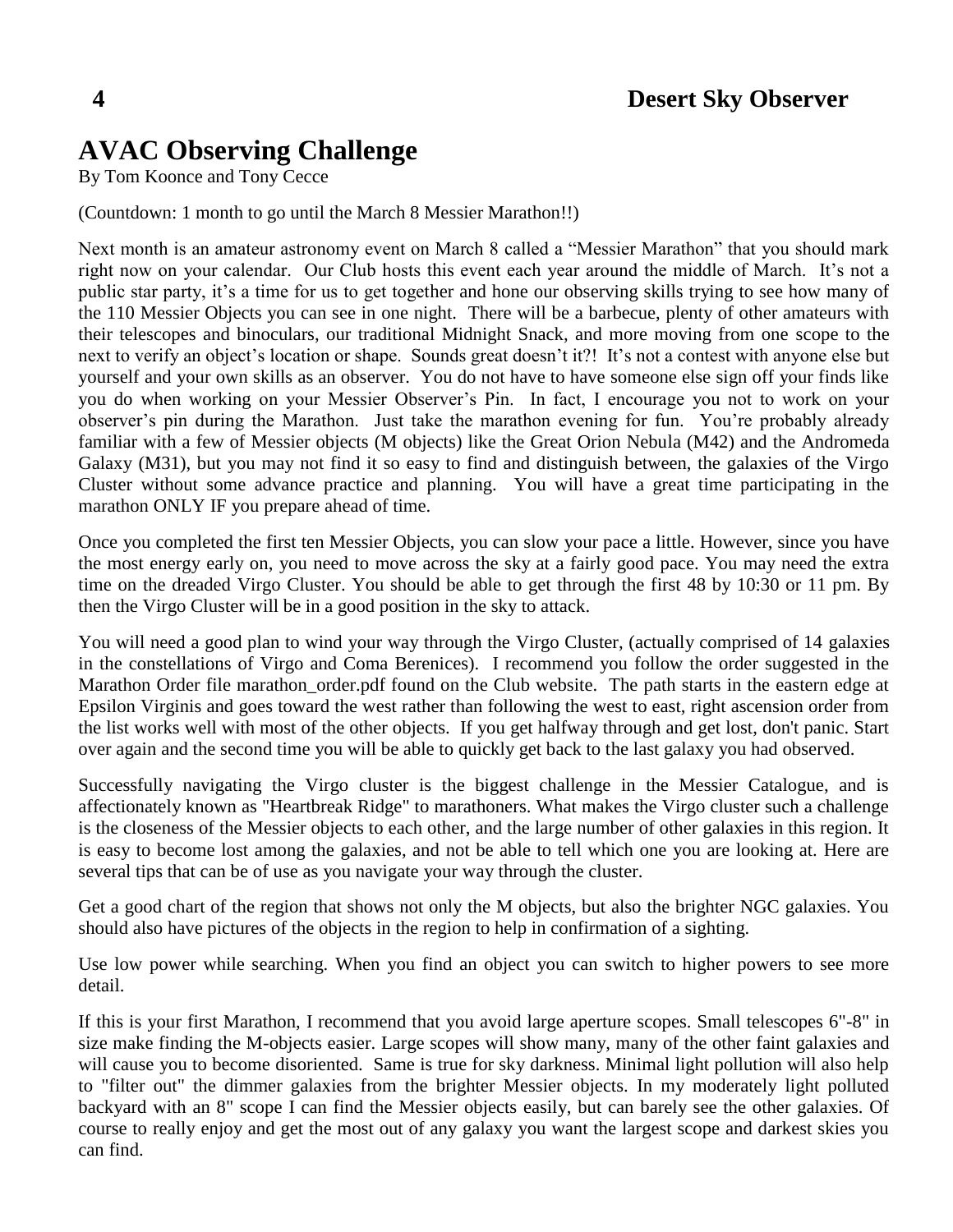## **5 Desert Sky Observer**

Plot your paths through the cluster, including a "home base". Your home base should be an easily recognizable M-object or field in the cluster. This will be the starting point for any excursions you plan, and a place to return to, should you become lost. I use M84, M86 as my home base. I can find this pair of galaxies easily by pointing my accurately aligned Telrad on the midpoint of a straight line from Denebola (Beta Leonis) to Vindemiatrix (Epsilon Virginis). This matched pair of small fuzzy balls will both be within a low power field of view every time I do this. I've heard of other people using M87 as their home reference because of its brightness.

The paths I like to use are: M84, M86 -> M87 -> M89, M90 -> M91 -> M88  $|---> M87$  -> M89 -> M58 -> M59, M60 |----> M99 -> M98 -> M100

As you move from an identified object in search of a new object keep track of how far you have traveled. At low power the most you should have to move between objects is 3 or 4 fields of view. If you go much farther than that go back to your last object or all the way back to home.

Have patience and keep trying. Getting to know this area of sky is very rewarding. Under dark skies and with a large scope I can easily get seven galaxies into the same field of view... an amazing sight to behold. My personal record is eleven galaxies in my field and I'm sure that younger, sharper eyes could beat that.

Remember for most of these galaxies you are looking for light that left its source about 70 million years ago. Most of these objects at low power look like not much more than dim, fuzzy, out of focus stars. But if your eyes have become fully dark adapted and if you take your time looking at each field, you will discern more detail and get a sense of the size of these other island universes. When done with the Virgo Cluster, swing your scope over to M3 or M13 to let your photon starved retinas feast on a real meal.

Practice and patience payoff in the Virgo Cluster. The suggested observing order for objects in Coma Berenices and Virgo is as follows:

| M No. Con        |            | RA    | Deg            | Sec              | Mag  | <b>Type</b>              | Description             |
|------------------|------------|-------|----------------|------------------|------|--------------------------|-------------------------|
| M 53             | <b>COM</b> | 13:13 | 18             | 10               | 7.7  | GC                       |                         |
| M 64             | <b>COM</b> | 12:57 | 21             | 41               | 8.5  | Spiral Galaxy            | <b>Black Eye Galaxy</b> |
| M 98             | <b>COM</b> | 12:14 | 14             | 54               | 10.1 | Spiral Galaxy            |                         |
| M 85             | <b>COM</b> | 12:25 | 18             | 11               | 9.2  | <b>Elliptical Galaxy</b> |                         |
| M 99             | <b>COM</b> | 12:19 | 14             | 25               | 9.8  | Spiral Galaxy            | Pin Wheel Nebula        |
| <b>M100 COM</b>  |            | 12:23 | 15             | 49               | 9.4  | Spiral Galaxy            |                         |
| M 84             | <b>VIR</b> | 12:25 | 12             | 53               | 9.3  | <b>Elliptical Galaxy</b> | Lenticular galaxy       |
| M 86             | <b>VIR</b> | 12:26 | 12             | 57               | 9.2  | <b>Elliptical Galaxy</b> | Lenticular galaxy       |
| M 87             | <b>VIR</b> | 12:31 | 12             | 24               | 8.6  | <b>Elliptical Galaxy</b> | Virgo A                 |
| M 89             | VIR        | 12:36 | 12             | 33               | 9.8  | <b>Elliptical Galaxy</b> |                         |
| M 90             | VIR        | 12:37 | 13             | 10               | 9.5  | Spiral Galaxy            |                         |
| M 88             | <b>COM</b> | 12:32 | 14             | 25               | 9.5  | <b>Spiral Galaxy</b>     |                         |
| M 91             | <b>COM</b> | 12:35 | 14             | 30               | 10.2 | Spiral Galaxy            |                         |
| M 58             | <b>VIR</b> | 12:38 | 11             | 49               | 9.8  | Spiral Galaxy            |                         |
| M 59             | <b>VIR</b> | 12:42 | -11            | 39               | 9.8  | <b>Elliptical Galaxy</b> |                         |
| M 60             | <b>VIR</b> | 12:44 | 11             | 33               | 8.8  | <b>Elliptical Galaxy</b> |                         |
| M 49             | <b>VIR</b> | 12:30 | 8              | $\boldsymbol{0}$ | 8.4  | <b>Elliptical Galaxy</b> |                         |
| M 61             | VIR        | 12:22 | $\overline{4}$ | 28               | 9.7  | Spiral Galaxy            |                         |
| <b>M</b> 104 VIR |            | 12:40 | $-11$          | 37               | 8.3  | Spiral Galaxy            | Sombrero Galaxy         |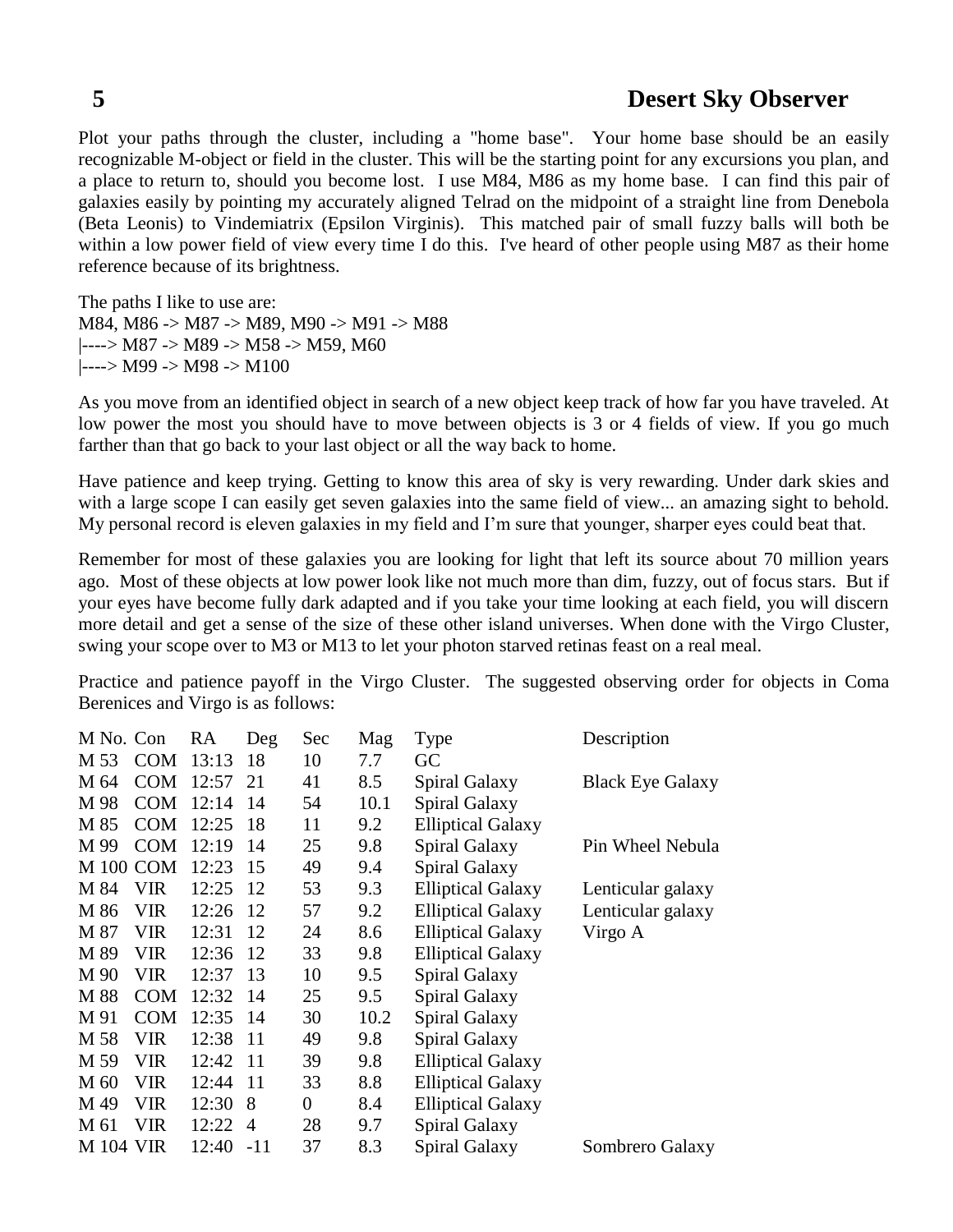There are some stunning views awaiting you within the depths of the Virgo and Coma Clusters. If this is your first Marathon, I envy the excitement you will feel as you walk your telescope across Markarian's Chain for the first time, or gazing at the Sombrero Galaxy on a night of excellent seeing.

For reference, an entire Messier Marathon guide can be found at: [http://www.astro-tom.com/messier/messier\\_objects.htm](http://www.astro-tom.com/messier/messier_objects.htm) or <http://www.avastronomyclub.org/observing/messier/marathon.htm>

To help you prepare for the Marathon take a look some tips at: [http://www.astro-tom.com/messier/marathon\\_order/marathon\\_tips.htm](http://www.astro-tom.com/messier/marathon_order/marathon_tips.htm) or [http://www.avastronomyclub.org/observing/messier/marathon\\_tips.htm](http://www.avastronomyclub.org/observing/messier/marathon_tips.htm)

# **Planetary Events for February**

By Tom Koonce

A full Lunar Eclipse will happen the night of February 20/21 bringing an interesting dark red shade to the face of the Full Moon. Locally, the Moon will rise about 5:45 pm shortly after the eclipse has begun. Totality starts at 7:01 pm. By 8:10 pm you should begin to notice the Moon emerging from the shadow of the Earth as the lower right hand south-east edge of the Moon begins to brighten. The Moon appears red because dust in the Earth's atmosphere scatters sunlight allowing only the red light to filter through and partially illuminate the face of the Moon.

The sooner you observe Mars, the better. During February, the Earth is on the inside orbital track and is pulling away from its closest approach to the orbit of Mars back in mid-December. Mars will shrink in apparent diameter by 25% by the end of February and decrease in brightness from magnitude -0.6 to magnitude +0.2. At 8:00 pm, Mars is directly overhead with very little of Earth's atmosphere to degrade your view. You'll have to wait another two years to get an equal view of Mars during its next opposition.

Saturn will be just 4 degrees to the Moon's lower left during the Lunar eclipse. The best view of Saturn will be when it reaches opposition on February 24. Saturn is located in the constellation Leo, 5.5 degrees east of the bright magnitude 1.3 star, Regulus.

# *Did you know ? ? ?*

How long does it take Earth to spin 1 degree on its axis?

Surprisingly, it doesn't take 24 hours to make one rotation. We can't ignore that the Earth also rotates around the Sun. It takes a little less than 24 hours for the Sun to get back to the zenith in the sky. For convenience, a day is rounded to 24 hours because a day is little bit more than 360 degrees of the Earth's rotation. One rotation of the Earth takes about 23 hours 56 minutes. Taking 23.933 (rounded) hours and dividing by 360 degrees for one rotation yields the answer in terms of how many minutes per one degree: About 4 minutes for 1 degree of rotation.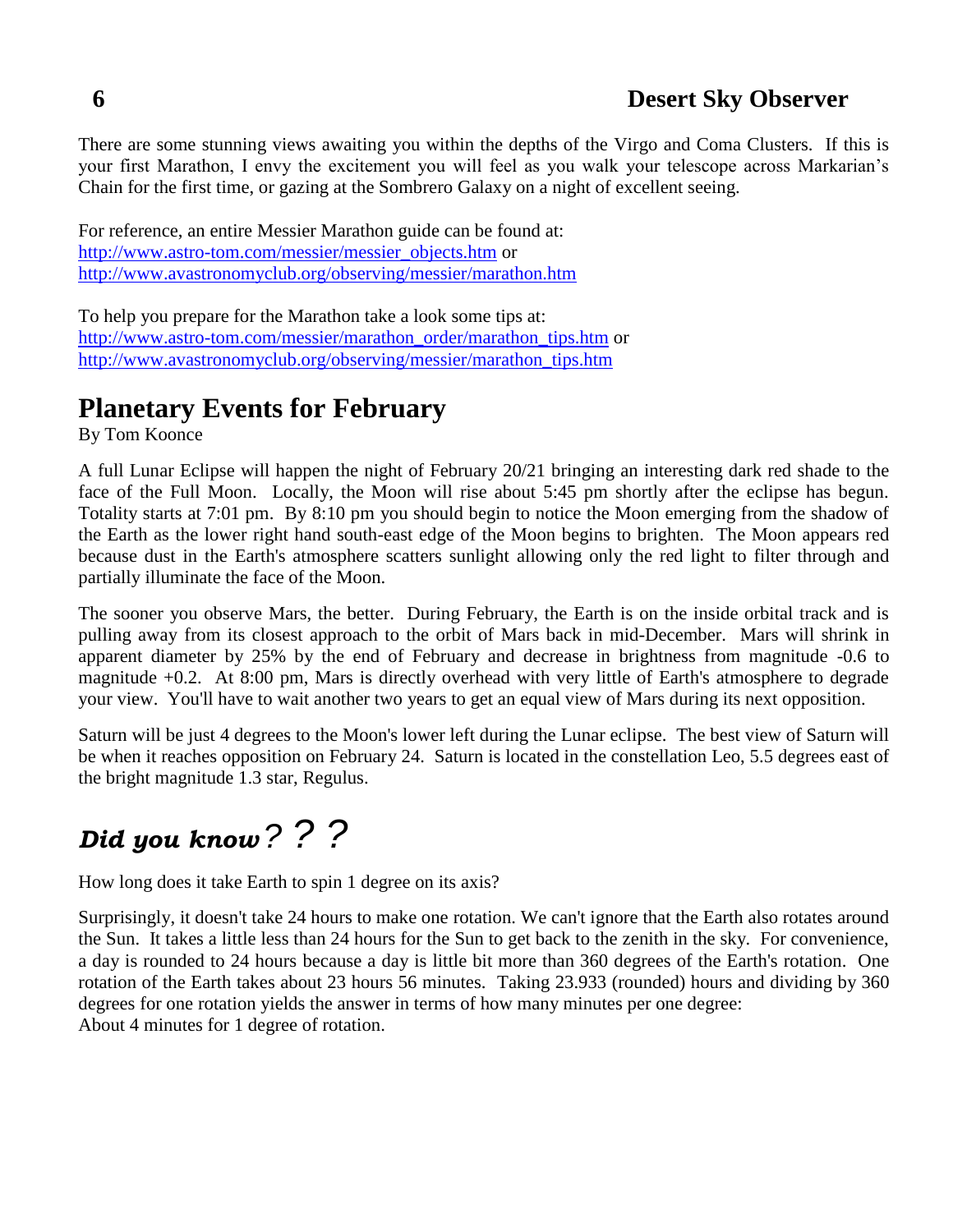## **7 Desert Sky Observer**

# *News and Headlines*

#### **Surprises from Mercury**

After a journey of more than 2 billion miles and three and a half years, NASA's MESSENGER spacecraft flew by Mercury on Jan. 14, 2008, and it has beamed back some surprises. [http://science.nasa.gov/headlines/y2008/30jan\\_mercurysurprise.htm](http://science.nasa.gov/headlines/y2008/30jan_mercurysurprise.htm)

#### **Journey to Saturn From Your Computer**

Want a peek at Saturn as seen from space? A new interactive 3-D viewer that uses a game engine and allows users to travel to Saturn and see it the way the Cassini spacecraft sees it <http://www.spaceref.com/news/viewpr.html?pid=24673>

### **Linked Hawaiian Telescopes Catch a Nova Surprise**

First results from a new NASA-funded scientific instrument at the W. M. Keck Observatory at Mauna Kea, Hawaii, are helping scientists overturn long-standing assumptions about powerful explosions called novae and have produced specific information about one nearby nova. <http://www.nasa.gov/topics/universe/features/keck-20080128.html>

#### **Cosmic Suburbia is a Better Breeding Ground for Stars**

New observations from NASA's Spitzer Space Telescope suggest that galaxies prefer to raise stars in cosmic suburbia rather than in "big cities."

[http://www.nasa.gov/mission\\_pages/spitzer/news/spitzer-20080125.html](http://www.nasa.gov/mission_pages/spitzer/news/spitzer-20080125.html)

For Cloudy Nights....

Maze: Owl Nebula

Look like gray matter to you? Then see if you can find your way.

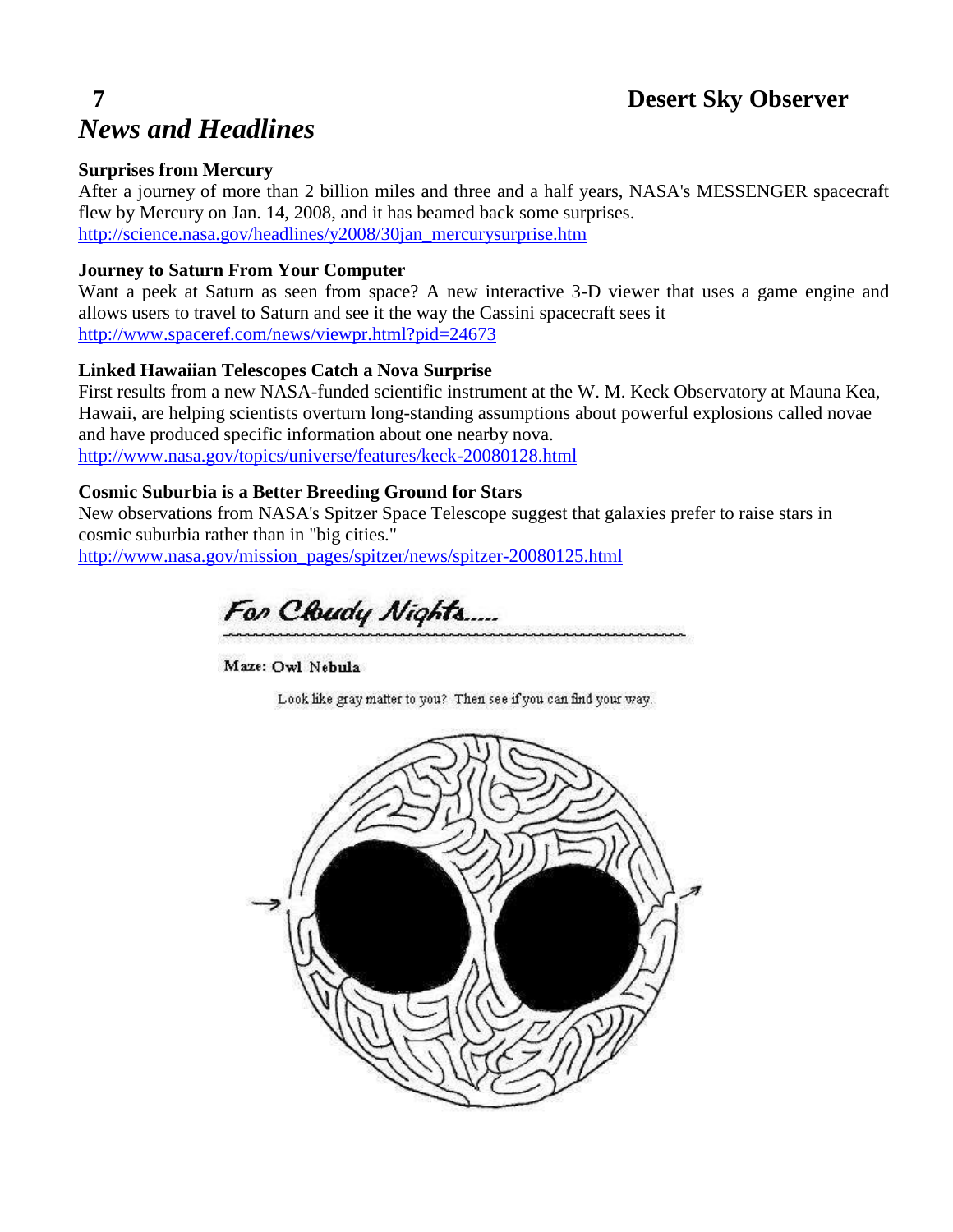# **8 Desert Sky Observer**

# **For Sale**

Meade Series 4000 2X Barlow, for 1.25" eyepieces. Mint condition. Includes set screw, one cap and original box. \$50 firm. (Originally sold for \$120) [Click for Photo.](http://www.avastronomyclub.org/graphics/for_sale/tk_meade4000_barlow.jpg) Call Tom, 661-943-8200

Celestron multi-coated 32mm Erfle 1.25" eyepiece. Excellent condition, no marks on barrel, threaded for filters, extremely sharp views of Moon and deep sky. Made in Japan, not China. Includes caps. \$45 Firm. [Click for Photo.](http://www.avastronomyclub.org/graphics/for_sale/tk_celestron_32mm.jpg) Call Tom, 661-943-8200

Mint condition. Multi-coated 25mm Plossl, Series 500, from Hands-on-Optics. 1.25" barrel, threaded for filters. Great "star party" eyepiece. Rubber eye guard. \$20. [Click for Photo.](http://www.avastronomyclub.org/graphics/for_sale/tk_ho_25mm.jpg) Call Tom, 661-943-8200

Mint condition. Multi-coated Japanese "mystery eyepiece" with variable diopter adjustment. Equivalent to approximately 15mm? I bought this from a well-known amateur astronomer on top of Mt. Pinos. He told me I'd be amazed by its sharpness (and I was – it's very, very good!) 1.25" spotless barrel, threaded for filters. A great lunar and planetary eyepiece. Rubber eye guard. \$25 firm, but I'll give you a money back guarantee if not happy with this little jewel. [Click for Photo.](http://www.avastronomyclub.org/graphics/for_sale/tk_mystery.jpg) Call Tom, 661-943-8200

# *A.V.A.C. Membership Information*

Membership in the Antelope Valley Astronomy Club is open to any individual.

The Club has three categories of membership.

- Family membership at \$30.00 per year.
- Individual membership at \$25.00 per year.
- Junior membership at \$15.00 per year.

Membership entitles you to…

- Desert Sky Observer–monthly newsletter.
- The Reflector–the quarterly publication of the Astronomical League.
- The A.V.A.C. Membership Manual.
- To borrow club telescopes, binoculars, camera, books, videos and other items.

The Desert Sky Observer is available as a separate publication to individuals at a cost of \$10.00 per year. Subscription to the Desert Sky Observer does not entitle the subscriber to membership in the Antelope Valley Astronomy Club and its associated privileges.